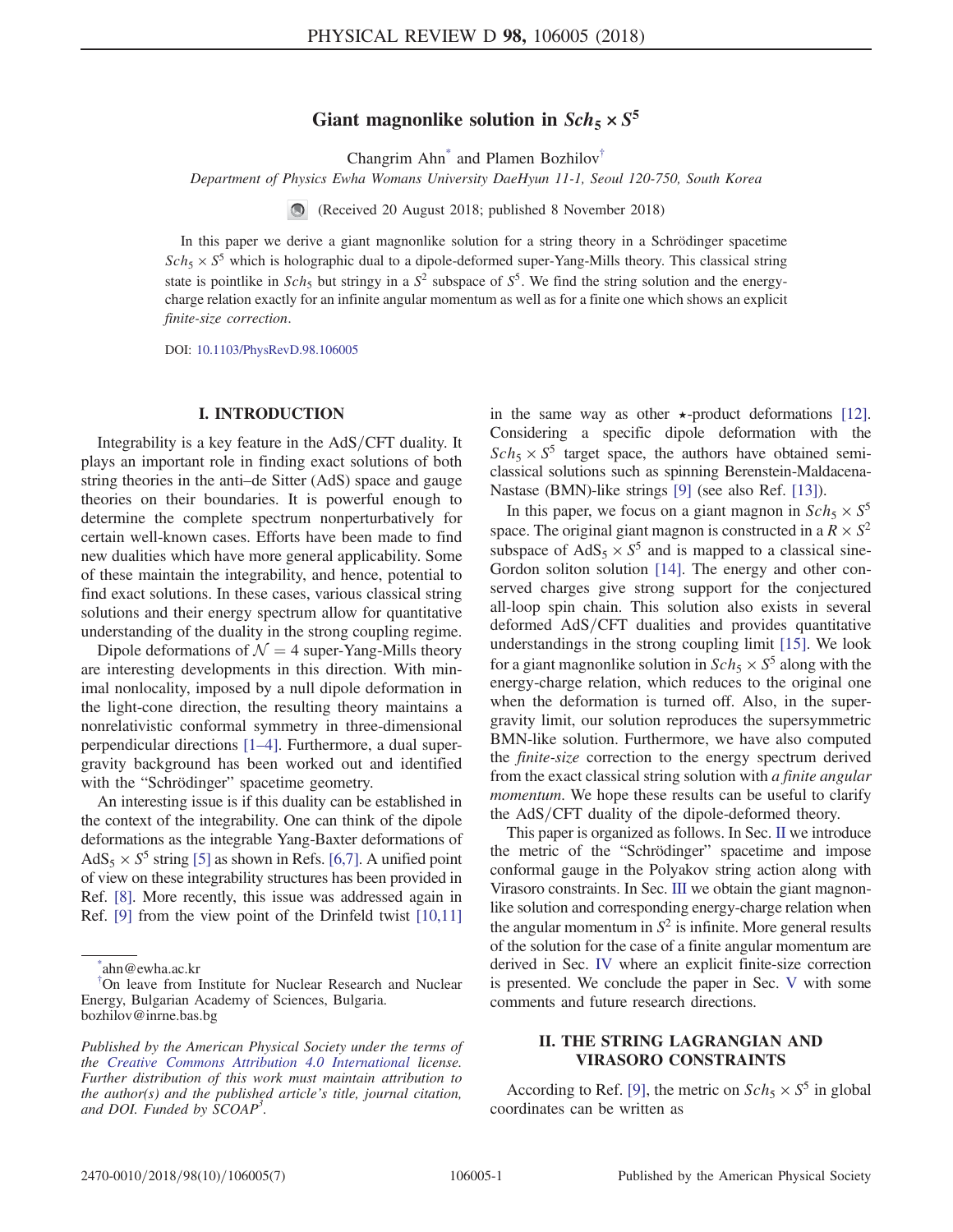$$
\frac{ds^2}{l^2} = -\left(1 + \frac{\mu^2}{Z^4}\right)dt^2 + \frac{2dt dV - \vec{X}^2 dt^2 + d\vec{X}^2 + dZ^2}{Z^2} + (d\psi + P)^2 + ds_{CP^2}^2,
$$
\n(2.1)

where

$$
ds_{CP^2}^2 = d\theta_1^2 + \frac{1}{4}\sin^2\theta_1[\cos^2\theta_1(d\phi_1 + \cos\theta_2 d\phi_2)^2 + d\theta_2^2 + \sin^2\theta_2 d\phi_2^2],
$$
 (2.2)

$$
P = \frac{1}{2}\sin^2\theta_1(d\phi_1 + \cos\theta_2 d\phi_2),\tag{2.3}
$$

and the metric on  $S^5$  is given as a  $U(1)$  Hopf fibre over  $\mathbb{CP}^2$ [\[13\]](#page-6-3). The parameter  $\mu$  deforms the usual AdS space. The B field is given by

$$
\alpha' B = l^2 \frac{\mu}{Z^2} dt \wedge (d\psi + P). \tag{2.4}
$$

We set the AdS radius l and the inverse string tension  $\alpha'$  to  $l = 1, \alpha' = 1$  which fixes the string tension to  $T = 1/(2\pi)$ from now on.

<span id="page-1-8"></span>We focus on a  $S^2$  subspace of  $S^5$  by choosing

$$
\phi_1 = 0, \qquad \theta_2 = \frac{\pi}{2}
$$
\n(2.5)

which lead to

$$
P = 0; \qquad ds_{CP^2}^2 \to ds^2 = d\theta_1^2 + \frac{1}{4}\sin^2\theta_1 d\phi_2^2. \tag{2.6}
$$

<span id="page-1-0"></span>We further restrict the string solutions in a subspace of Sch<sub>5</sub> by setting  $\vec{X} = 0, Z = Z_0$ . The background then simplifies to

$$
ds^{2} = g_{MN}dX^{M}dX^{N}
$$
  
=  $-\left(1 + \frac{\mu^{2}}{Z_{0}^{4}}\right)dt^{2} + \frac{2}{Z_{0}^{2}}dtdV + d\psi^{2} + d\theta^{2} + \sin^{2}\theta d\phi^{2},$   

$$
B = b_{MN}dX^{M}dX^{N} = \frac{\mu}{Z_{0}^{2}}dt \wedge d\psi,
$$
 (2.7)

with the new definition of the angular coordinates  $\theta \equiv \theta_1, \phi \equiv \phi_2/2.$ 

<span id="page-1-2"></span>In our consideration we will use a conformal gauge in the Polyakov string action, in which the string Lagrangian has the form

$$
\mathcal{L}_s = \frac{T}{2} (G_{00} - G_{11} + 2B_{01})
$$
\n(2.8)

<span id="page-1-4"></span>along with the Virasoro constraints

$$
G_{00} + G_{11} = 0, \t\t(2.9)
$$

$$
G_{01} = 0, \t\t(2.10)
$$

<span id="page-1-5"></span>where the induced metric and the  $B$  fields are given by

$$
G_{mn} = g_{MN}\partial_m X^M \partial_n X^N, \qquad B_{mn} = b_{MN}\partial_m X^M \partial_n X^N,
$$
  

$$
m, n = 0, 1; \qquad M, N = 0, 1, ..., 9,
$$

where the derivatives are with respect to world-sheet coordinates  $\eta^0 = \tau, \eta^1 = \sigma$ .

<span id="page-1-1"></span>We consider the following string embedding for the coordinates in Eq. [\(2.7\):](#page-1-0)

$$
t = \kappa \tau, \qquad V = \mu^2 m \tau, \qquad \psi = \omega_1 \tau,
$$
  

$$
\phi = \omega \tau + f(\xi), \qquad \theta = \theta(\xi), \qquad \xi = \sigma - \nu \tau. \qquad (2.11)
$$

This choice implies that the string moves as a point particle in the subspace of  $Sch_5$  while a stringlike motion appears only in  $S^2$ . We assume that the speed v of the string in  $S^2$ satisfies  $v < 1$ . In a particular limit where the string collapses to a point even in  $S^2$ , the configuration reduces to the spinning BMN-like solution considered in Ref. [\[9\]](#page-6-0) if the constant coordinate  $Z_0$  is fixed to

$$
Z = Z_0 = \sqrt{\frac{\kappa}{m}}.\t(2.12)
$$

<span id="page-1-3"></span>Inserting Eq.  $(2.11)$  into Eq.  $(2.8)$ , one can reduce the string Lagrangian to an effective one-dimensional one (a prime is used for  $d/d\xi$ )

$$
L = -\frac{T}{2}((1 - v^2)\theta'^2 + \kappa^2 - \beta^2\omega^2 + [(1 + v)f' - \omega] \times [(1 - v)f' + \omega]\sin^2\theta).
$$
 (2.13)

<span id="page-1-7"></span>Here we have introduced a deformation parameter  $\beta$ defined by

$$
\beta^2 = \frac{\omega_1^2 + \mu^2 m^2}{\omega^2},
$$
\n(2.14)

<span id="page-1-6"></span>which implies a relative speed of the string motion in  $Sch<sub>5</sub>$ with respect to that in  $S^2$ . The equation of motion from Eq. [\(2.13\)](#page-1-3) gives a solution for  $f<sup>1</sup>$ 

$$
f'(\xi) = \frac{1}{1 - v^2} \left( \frac{C}{\sin^2 \theta} - v\omega \right), \tag{2.15}
$$

where the integration constant  $C$  is to be fixed shortly.

<sup>&</sup>lt;sup>1</sup>Instead of the effective Lagrangian, the same result for  $f$  can be obtained from the Virasoro constraints [\(2.9\)](#page-1-4)–[\(2.10\)](#page-1-5) based on the full string Lagrangian and along with the embedding coordinates [\(2.7\).](#page-1-0)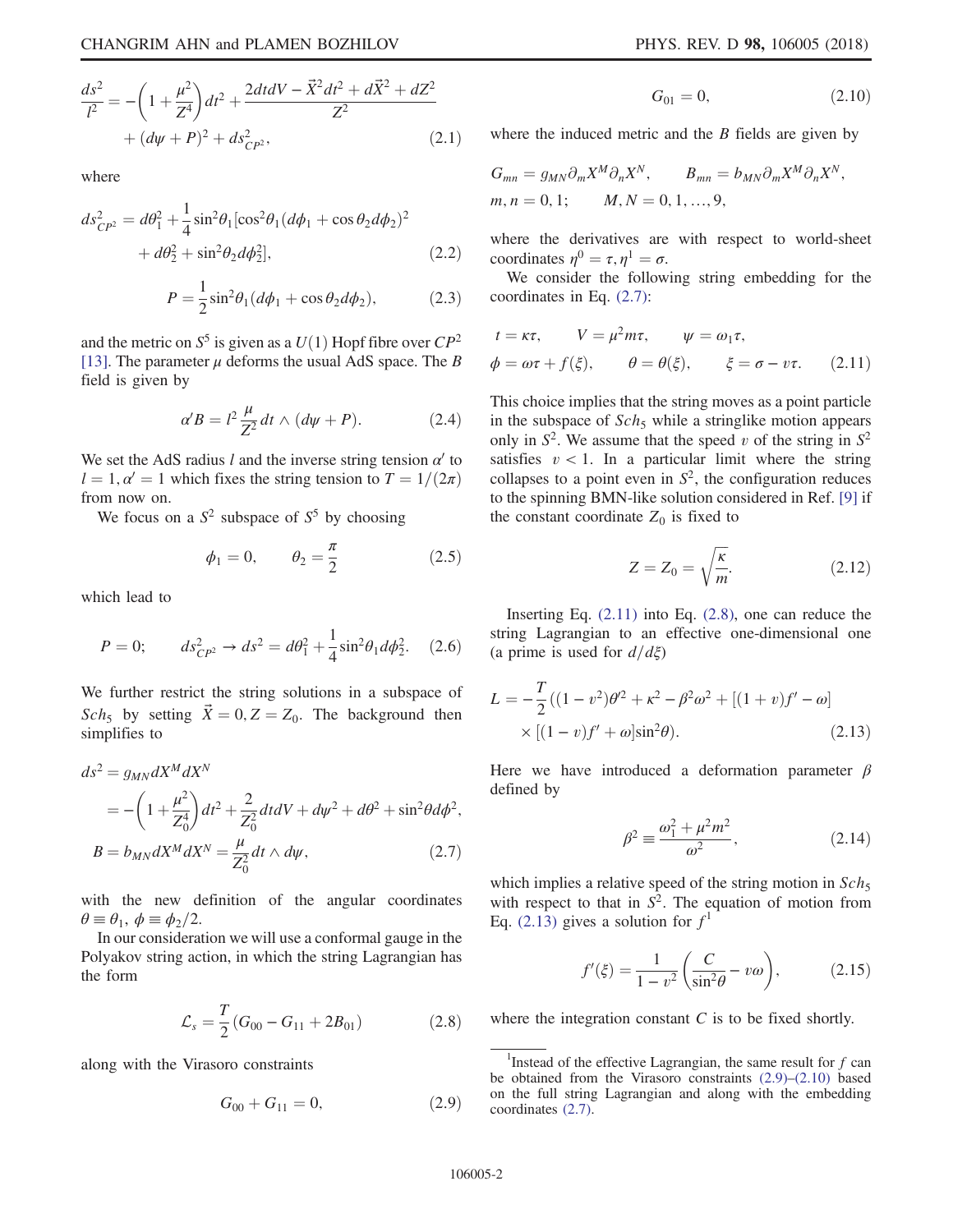<span id="page-2-1"></span>
$$
\theta^2 = \frac{1}{1+v^2} \left[ \kappa^2 - \beta^2 \omega^2 + \frac{4Cv\omega}{(1-v^2)^2} - \frac{(1+v^2)(C^2 \csc^2 \theta + \omega^2 \sin^2 \theta)}{(1-v^2)^2} \right],
$$
(2.16)

$$
C\omega = v(\kappa^2 - \beta^2 \omega^2). \tag{2.17}
$$

<span id="page-2-4"></span>The first Virasoro constraint [\(2.16\)](#page-2-1) is equivalent to the first integral of the equation of motion for  $\theta$  as shown in general case [\[16\].](#page-6-6) The second constraint determines the integration constant C. After inserting it into Eq. [\(2.16\)](#page-2-1) one finds that the nonisometric coordinate  $\theta$  satisfies a first-order ordinary differential equation:

<span id="page-2-2"></span>
$$
\theta^2 = \frac{(\kappa^2 - \beta^2 \omega^2 - \omega^2 \sin^2 \theta)(\omega^2 \sin^2 \theta - v^2 (\kappa^2 - \beta^2 \omega^2))}{(1 - v^2)^2 \omega^2 \sin^2 \theta}.
$$
\n(2.18)

We will solve this equation in infinite and finite volumes in the next two sections.

## <span id="page-2-0"></span>III. THE GIANT MAGNONLIKE SOLUTION IN INFINITE VOLUME

#### A. Solution

<span id="page-2-5"></span>The giant magnon was introduced in Ref. [\[14\]](#page-6-4) as a string image on  $S^2$ , which is dual to the magnon excitation of the spin chains arising from the gauge theory. The geometric meaning of the momentum carried by the magnon is a deficit angle of  $\phi$  for the infinite-size string on the equator  $\theta = \pi/2$  in S<sup>2</sup>. Therefore, we impose the following condition on a giant magnonlike solution in infinite volume:

$$
\theta^2 = 0 \quad \text{for } \theta = \frac{\pi}{2}.\tag{3.1}
$$

For the case of the finite volume, this condition should be relaxed as we will see in the next section.

Along with Eq. [\(2.18\)](#page-2-2), this condition requires

<span id="page-2-3"></span>
$$
(\kappa^2 - \beta^2 \omega^2 - \omega^2)(\omega^2 - v^2(\kappa^2 - \beta^2 \omega^2)) = 0.
$$
 (3.2)

Among two solutions of this, we choose

$$
\kappa^2 = (1 + \beta^2)\omega^2, \tag{3.3}
$$

because this choice is consistent with that of the undeformed giant magnon  $\kappa = \omega$  upon setting  $\beta = 0$  $(\omega_1 = 0, \mu = 0)$ . The condition [\(3.3\)](#page-2-3) also reproduces the Virasoro constraint  $(\kappa^2 = \omega_1^2 + \mu^2 m^2)$  for the BMN-like solution in the  $\omega \rightarrow 0$  limit [\[9\]](#page-6-0). Along with Eq. [\(2.17\),](#page-2-4) this also fixes  $C = v\omega$ .

With this choice, Eqs. [\(2.18\)](#page-2-2) and [\(2.15\)](#page-1-6) are simplified to

$$
\theta^2 = \frac{\omega^2 \cos^2 \theta (\sin^2 \theta - v^2)}{(1 - v^2)^2 \sin^2 \theta},
$$

$$
f'(\xi) = \frac{v\omega}{1 - v^2} \left(\frac{1}{\sin^2 \theta} - 1\right).
$$
(3.4)

The solution for  $\theta$  is given by

$$
\cos \theta(\xi) = \sqrt{1 - v^2} \text{sech}\left(\frac{\omega}{\sqrt{1 - v^2}} \xi\right). \tag{3.5}
$$

Inserting this into Eq. [\(2.15\),](#page-1-6) one can find the solution for the isometric coordinate  $\phi$  on  $S^2$ :

$$
\phi = \omega \tau + \operatorname{arccot} \left[ \frac{v}{\sqrt{1 - v^2}} \coth \left( \frac{\omega}{\sqrt{1 - v^2}} \xi \right) \right]. \tag{3.6}
$$

These are exactly the Hofman-Maldacena solution for the infinite-size giant magnon [\[14\]](#page-6-4). The only difference is the deformed parametric relation [\(3.3\)](#page-2-3).

#### B. The energy-charge relation

<span id="page-2-6"></span>The conserved charges associated with the isometric coordinates t, V,  $\psi$  and  $\phi$  are the string energy  $E_s$ , spin M and two angular momenta  $J_1$  and  $J$ , respectively. In the infinite-volume limit  $L \to \infty$ , these conserved charges are given by

$$
E_s = \int_{-L/2}^{L/2} d\sigma \frac{\partial \mathcal{L}_s}{\partial(\partial_0 t)} = T\kappa \int_{-L/2}^{L/2} d\sigma = T\kappa L,
$$
  
\n
$$
M = \int_{-L/2}^{L/2} d\sigma \frac{\partial \mathcal{L}_s}{\partial(\partial_0 V)} = Tm \int_{-L/2}^{L/2} d\sigma = TmL,
$$
  
\n
$$
J_1 = \int_{-L/2}^{L/2} d\sigma \frac{\partial \mathcal{L}_s}{\partial(\partial_0 \psi)} = T\omega_1 \int_{-L/2}^{L/2} d\sigma = T\omega_1 L,
$$
  
\n
$$
J = \int_{-L/2}^{L/2} d\sigma \frac{\partial \mathcal{L}_s}{\partial(\partial_0 \phi)}
$$
  
\n
$$
= T\omega \left[ \int_{-L/2}^{L/2} d\sigma - \frac{1}{(1 - v^2)} \int_{-L/2}^{L/2} \cos^2 \theta d\sigma \right]
$$
  
\n
$$
= T[\omega L - 2\sqrt{1 - v^2}].
$$
\n(3.7)

<span id="page-2-7"></span>While each of these charges diverges, we consider a combination which generates a finite quantity as follows: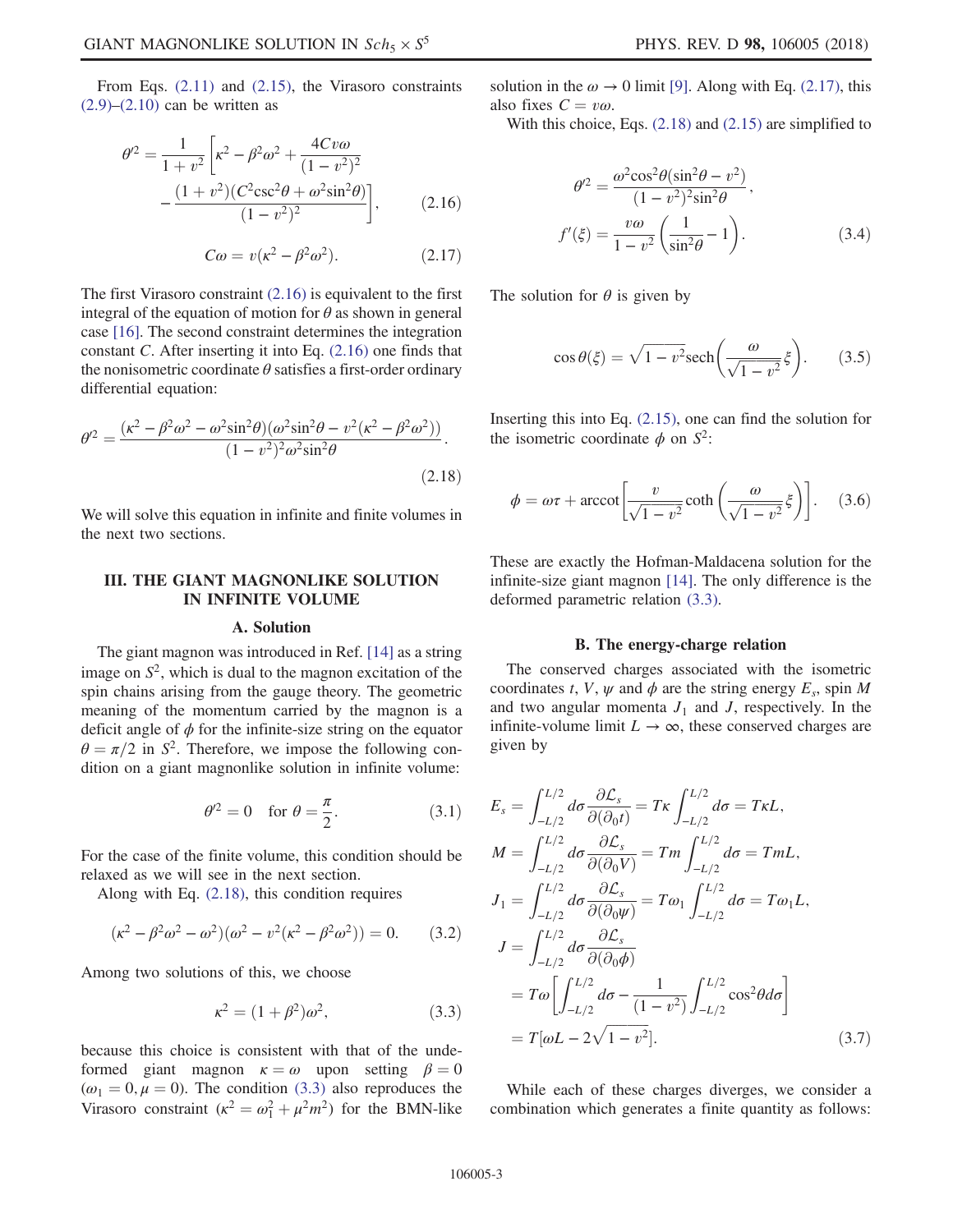$$
E_s - \sqrt{\mu^2 M^2 + J_1^2 + J^2}
$$
  
=  $T \kappa L - \sqrt{(\mu T m L)^2 + (T \omega_1 L)^2 + (T L \omega)^2 \left[1 - \frac{2\sqrt{1 - v^2}}{L \omega}\right]^2}$   
=  $T L \left\{ \kappa - \sqrt{1 + \beta^2} \omega + \frac{2}{\sqrt{1 + \beta^2}} \frac{\sqrt{1 - v^2}}{L} \right\}$   
=  $\frac{2T}{\sqrt{1 + \beta^2}} \sqrt{1 - v^2}$ , (3.8)

where we used Eq. [\(3.3\)](#page-2-3) at the last line. This particular combination is chosen in such a way that it reduces to the undeformed energy-charge relation when the deformation is turned off and to the supersymmetric BMN-like solution in the supergravity limit.

The deficit angle in the  $\phi$  variable can be computed as

$$
\Delta \phi = \int_{-\infty}^{\infty} f'(\xi) d\xi = \arccos v \to v = \cos \frac{\Delta \phi}{2}.
$$
 (3.9)

In the undeformed AdS/CFT, the deficit angle  $\Delta\phi$  is identified with the momentum  $p$  of the excitations on the world sheet or the magnon excitations of the corresponding spin chain [\[14\]](#page-6-4). It is not clear whether this identification  $(\Delta \phi \equiv p)$  is valid in this deformed case since the physical excitations are yet unknown. Even so, we will still refer to the deficit angle as "momentum"  $p$  whose real physical meaning may be clarified in future works. Then, the energy-momentum dispersion relation becomes

<span id="page-3-5"></span>
$$
E_s - \sqrt{\mu^2 M^2 + J_1^2 + J^2} = \frac{2T}{\sqrt{1 + \beta^2}} \left| \sin \frac{p}{2} \right|.
$$
 (3.10)

This result shows how the deformation affects the energy-momentum dispersion relation of the giant magnonlike string state in  $Sch_5 \times S^5$ . In the undeformed limit  $\beta = 0 \ (\omega_1 = 0, \mu = 0)$ , this reduces to that of the ordinary giant magnon. In the pointlike limit ( $p = 0$ ,  $J = 0$ ), this relation reduces to that of the spinning BMN-like strings considered in Ref. [\[9\].](#page-6-0)

## <span id="page-3-0"></span>IV. THE GIANT MAGNONLIKE SOLUTION IN FINITE VOLUME

#### A. Solution

<span id="page-3-3"></span>One can solve Eq. [\(2.18\)](#page-2-2) by relaxing the condition [\(3.1\)](#page-2-5). For this purpose, we introduce the new variables

$$
\chi = \cos^2 \theta, \qquad W = \frac{\kappa^2}{\omega^2} - \beta^2, \tag{4.1}
$$

<span id="page-3-1"></span>with which we can rewrite Eq.  $(2.18)$  as

$$
\chi^2 = \frac{4\omega^2}{(1 - v^2)^2} \chi(\chi_p - \chi)(\chi - \chi_m), \tag{4.2}
$$

<span id="page-3-4"></span><span id="page-3-2"></span>where  $\chi_m$  and  $\chi_p$  are given by

$$
\chi_p = 1 - v^2 W, \qquad \chi_m = 1 - W. \tag{4.3}
$$

The solution of Eq. [\(4.2\)](#page-3-1) is then given by

$$
\xi = \frac{1 - v^2}{2\omega} \int \frac{d\chi}{\sqrt{\chi(\chi_p - \chi)(\chi - \chi_m)}} = \frac{1 - v^2}{\omega} \frac{1}{\sqrt{\chi_p}} \mathbf{F}\left(\arcsin\sqrt{\frac{\chi_p - \chi}{\chi_p - \chi_m}}, 1 - \frac{\chi_m}{\chi_p}\right), \quad (4.4)
$$

where **F** is the incomplete elliptic integral of the first kind. Inserting Eq.  $(4.4)$  into Eq.  $(2.15)$ , one can find the solution for the isometric coordinate  $\phi$  on  $S^2$ :

$$
\phi = \omega \tau + \frac{v \omega \xi}{v^2 - 1} + \frac{v W \Pi \left[ \frac{\chi_p - \chi_m}{\chi_p - 1}, \mathbf{am} \left[ \frac{\sqrt{\chi_p} \omega \xi}{-1 + v^2}, 1 - \frac{\chi_m}{\chi_p} \right], 1 - \frac{\chi_m}{\chi_p} \right] \mathbf{dn} \left[ \frac{\sqrt{\chi_p} \omega \xi}{-1 + v^2}, 1 - \frac{\chi_m}{\chi_p} \right]}{\left(\chi_p - 1\right) \sqrt{\chi_p + (\chi_m - \chi_p) \mathbf{sn} \left[ \frac{\sqrt{\chi_p} \omega \xi}{-1 + v^2}, 1 - \frac{\chi_m}{\chi_p} \right]^2}},\tag{4.5}
$$

where **am**, **dn**, sn are the JacobiAmplitude, JacobiDN, and JacobiSN functions, respectively, and  $\Pi$  is the complete elliptic integral of the third kind.

#### B. The conserved quantities

Again, the conserved charges associated with the isometric coordinates t, V,  $\psi$  and  $\phi$  are the string energy  $E_s$ , spin  $M$  and two angular momenta  $J_1$  and  $J$  as introduced in Eq. [\(3.7\)](#page-2-6). By changing the integration variable from  $d\xi$  to  $d\chi/\chi'$  and the integration range from  $(-L/2, L/2)$  to  $(\chi_m, \chi_p)$  for the finite-volume L, we can express the charges by

$$
E_s = 2T \frac{(1 - v^2)\kappa}{\omega \sqrt{\chi_p}} \mathbf{K}(1 - \epsilon), \tag{4.6}
$$

$$
M = 2T \frac{(1 - v^2)m}{\omega \sqrt{\chi_p}} \mathbf{K}(1 - \epsilon), \tag{4.7}
$$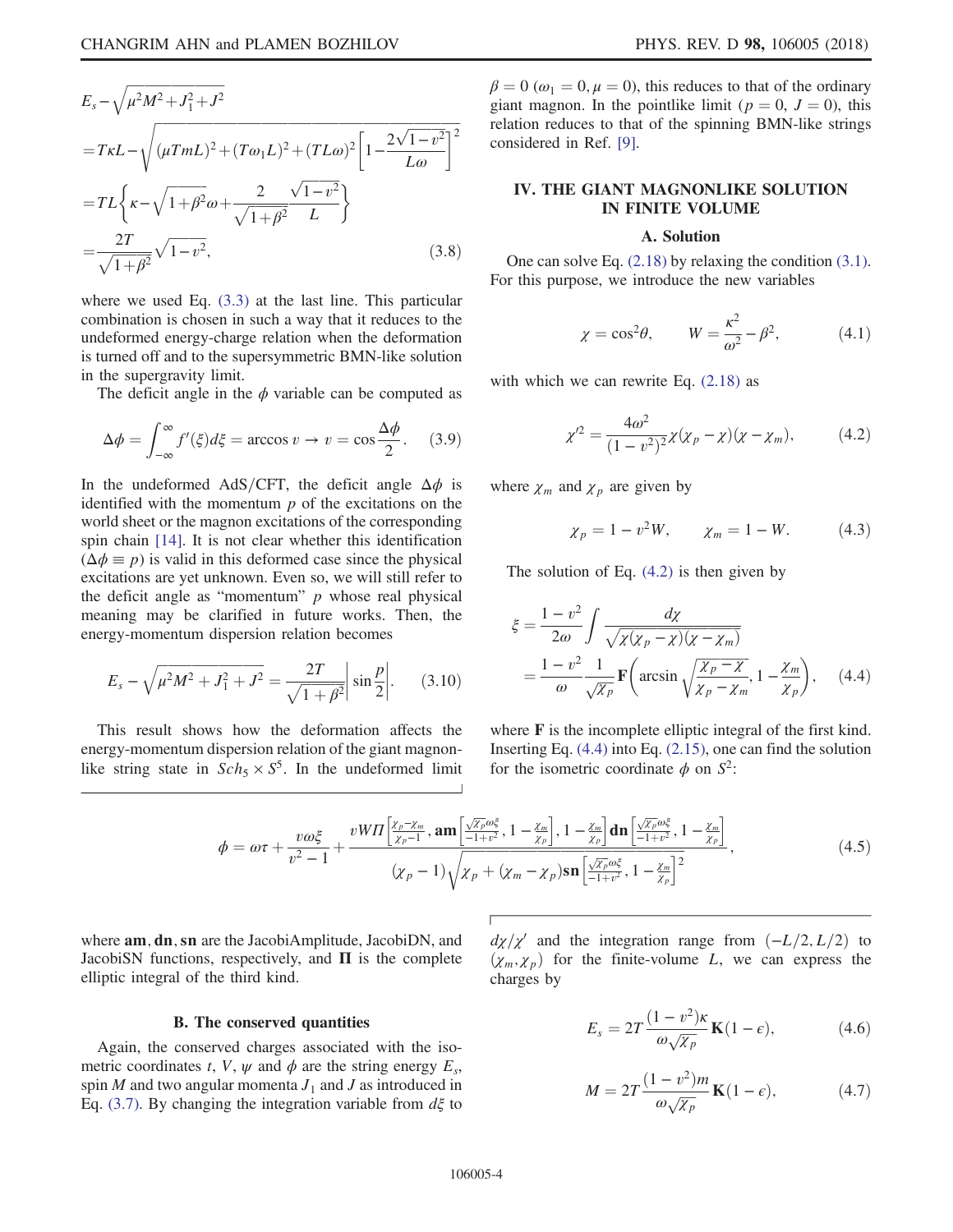$$
J_1 = 2T \frac{(1 - v^2)\omega_1}{\omega \sqrt{\chi_p}} \mathbf{K}(1 - \epsilon), \tag{4.8}
$$

$$
J = 2T\sqrt{\chi_p}[\mathbf{K}(1-\epsilon) - \mathbf{E}(1-\epsilon)],\tag{4.9}
$$

<span id="page-4-3"></span><span id="page-4-0"></span>where we have introduced the useful parameter

$$
\epsilon = \frac{\chi_m}{\chi_p},\tag{4.10}
$$

<span id="page-4-2"></span>and  $K$ ,  $E$  are the complete elliptic integrals of the first and the second kinds. These charges diverge in the largevolume limit since  $\mathbf{K}(1 - \epsilon) \to \infty$  as  $\epsilon \to 0$  from Eqs. [\(4.1\)](#page-3-3) <span id="page-4-1"></span>and [\(4.3\)](#page-3-4). But the combination in Eq. [\(3.8\)](#page-2-7) should remain finite. The deficit angle  $\Delta \phi$  can be similarly obtained as

$$
\Delta \phi = \frac{2v}{\sqrt{\chi_p}} \left[ \frac{1}{v^2} \Pi \left( -\frac{\chi_p}{1 - \chi_p} (1 - \epsilon), 1 - \epsilon \right) - \mathbf{K} (1 - \epsilon) \right].
$$
\n(4.11)

### C. The energy-charge relation

From the explicit expressions for the charges, the energy dispersion relation of the giant magnon given in Eq. [\(3.10\)](#page-3-5) can be expressed by

$$
E_s - \sqrt{\mu^2 M^2 + J_1^2 + J^2} = 2T \frac{(1 - v^2)}{\sqrt{1 - v^2 W}} \mathbf{K} (1 - \epsilon) \left[ \sqrt{\beta^2 + W} - \sqrt{\beta^2 + \left[ \frac{1 - v^2 W}{1 - v^2} \left( 1 - \frac{\mathbf{E} (1 - \epsilon)}{\mathbf{K} (1 - \epsilon)} \right) \right]^2} \right].
$$
 (4.12)

So far, all results are exact. For any J and  $\Delta p$ , one can solve Eqs. [\(4.9\)](#page-4-0) and [\(4.11\)](#page-4-1) to get  $\chi_p$ ,  $\chi_m$  (or v, W) which can be inserted into Eq. [\(4.12\)](#page-4-2) to find the energy-charge relation.

<span id="page-4-4"></span>For explicit analytic expressions, we consider a large but finite angular momentum. From Eq. [\(4.9\)](#page-4-0),  $J \gg T$  means  $\epsilon \ll 1$ . Therefore, Eq. [\(4.12\)](#page-4-2) can be first expanded in the very small ratio  $E/K$  as

$$
E_s - \sqrt{\mu^2 M^2 + J_1^2 + J^2} \approx 2T \frac{(1 - v^2)}{\sqrt{1 - v^2 W}} \left\{ \left[ \sqrt{\beta^2 + W} - \sqrt{\beta^2 + \left( \frac{1 - v^2 W}{1 - v^2} \right)^2} \right] \mathbf{K} (1 - \epsilon) + \frac{\left( \frac{1 - v^2 W}{1 - v^2} \right)^2}{\sqrt{\beta^2 + \left( \frac{1 - v^2 W}{1 - v^2} \right)^2}} \mathbf{E} (1 - \epsilon) \right\}.
$$
\n(4.13)

Now we assume that the parameters are expanded for a small  $\epsilon$  as follows:

$$
v = v_0 + (v_1 + v_2 \log \epsilon)\epsilon, \tag{4.14}
$$

$$
W = W_0 + (W_1 + W_2 \log \epsilon)\epsilon. \tag{4.15}
$$

By identifying  $\Delta \phi = p$  in Eq. [\(4.11\)](#page-4-1) and using Eq. [\(4.3\)](#page-3-4) along with Eq.  $(4.10)$ , one can find the coefficients as

$$
v_0 = \cos\frac{p}{2}, \qquad v_1 = \frac{1 - \log 16}{4} \cos\frac{p}{2} \sin^2\frac{p}{2},
$$

$$
v_2 = \frac{1}{4} \cos\frac{p}{2} \sin^2\frac{p}{2}, \qquad (4.16)
$$

$$
W_0 = 1,
$$
  $W_1 = -\sin^2 \frac{p}{2},$   $W_2 = 0.$  (4.17)

The coefficient in front of  $\mathbf{K}(1 - \epsilon)$  in Eq. [\(4.13\)](#page-4-4) is as small as  $\mathcal{O}(\epsilon)$  so that the logarithmic-divergent term disappears.

With these coefficients and  $\epsilon$  expansions of the elliptic functions, we find

$$
E_s - \sqrt{\mu^2 M^2 + J_1^2 + J^2}
$$
  
= 
$$
\frac{2T \sin \frac{p}{2}}{\sqrt{1 + \beta^2}} \left[ 1 - \frac{\sin^2 \frac{p}{2} + \beta^2 (1 - 5\cos^2 \frac{p}{2})}{4(1 + \beta^2)} \epsilon + \mathcal{O}(\epsilon^2) \right].
$$
 (4.18)

<span id="page-4-5"></span>The  $\epsilon$  expansion of *J* in Eq. [\(4.9\)](#page-4-0) is

$$
J \approx T \sin \frac{p}{2} \left( -2 - \log \frac{\epsilon}{16} \right), \tag{4.19}
$$

from which the parameter  $\epsilon$  can be expressed for  $J \gg T$  as

$$
\epsilon = 16 \exp\left(-\frac{J}{T\sin\frac{p}{2}} - 2\right). \tag{4.20}
$$

Combining these together, we obtain the leading finite-size correction of the energy-charge relation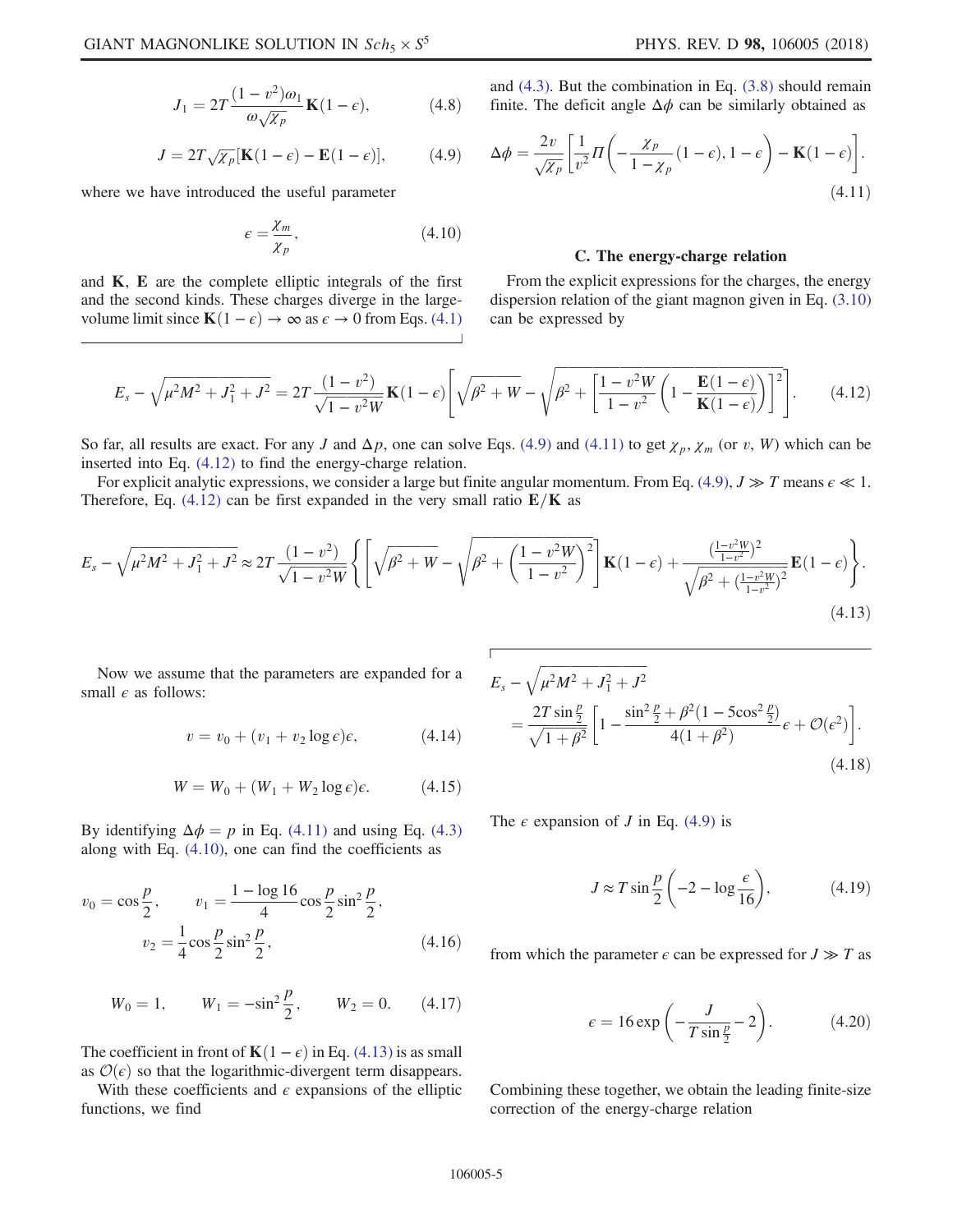$$
E_s - \sqrt{\mu^2 M^2 + J_1^2 + J^2}
$$
  
= 
$$
\frac{2T \sin \frac{p}{2}}{\sqrt{1 + \beta^2}} \left[ 1 - 4 \frac{\sin^2 \frac{p}{2} + \beta^2 (1 - 5 \cos^2 \frac{p}{2})}{1 + \beta^2} e^{-\frac{J}{T \sin \frac{p}{2}} - 2} \right].
$$
 (4.21)

The first term on the rhs is the energy dispersion relation in infinite volume which we have obtained in Eq. [\(3.10\)](#page-3-5). The second term is the finite-size correction to the energy and is our main result in this paper. The coefficient in front of the exponential factor and its dependence on the deformation parameter  $\beta$  defined in Eq. [\(2.14\)](#page-1-7) may contain important information on the interaction between the giant magnon states. The exponent in the finite-size part is independent of  $\beta$ , since it comes from the small- $\epsilon$  expansion of the angular momentum  $J$  as shown in Eq. [\(4.20\)](#page-4-5). It originates from our choice of the  $S^2$  subspace in Eq. [\(2.5\)](#page-1-8) where the isometric angle  $\phi$  couples with the nonisometric  $θ$  independently of  $β$ .

For the undeformed case of  $\beta \to 0$ , this result reduces to

$$
E_s - J = 2T \sin \frac{p}{2} \left[ 1 - 4 \sin^2 \frac{p}{2} e^{-\frac{J}{T \sin \frac{p}{2}} - 2} \right],
$$
 (4.22)

<span id="page-5-4"></span>which was obtained previously in Refs. [17–[19\].](#page-6-7)

# V. CONCLUDING REMARKS

In this paper, we have found a classical giant magnonlike solution moving in the  $Sch_5 \times S^5$  target space. We have considered the string configuration similar to the ordinary giant magnons, namely, pointlike in the  $Sch<sub>5</sub>$  space and stringlike in the  $S^2$  subspace of the  $S^5$ . The conserved charges and the corresponding energy-charge relations are expressed in terms of the elliptic integrals in the finite volume. We have confirmed that these results are consistent with previously known results in the pointlike and undeformed limits. In the same way as the giant magnon dual to a magnonic excitation of the  $su(2)$  spin-chain operators of the  $N = 4$  super-Yang-Mills (SYM) theory, we conjectured that this giant magnonlike string state is holographically dual to a similar magnon state in a composite spin chain operator of the dipole-deformed  $N = 4$  SYM theory considered in Ref. [\[9\].](#page-6-0)

A possible generalization is to consider a dyonic giant magnon solution in  $Sch_5 \times S^5$ . This solution can live in  $S^3$ where additional angular momentum should be introduced. Another direction is to deform  $S<sup>5</sup>$  in addition to the dipole deformation of  $Sch_5$ . For this purpose, one needs to find string solutions for the integrable systems with two or more deformations. Our eventual goal is to utilize our results to identify the excitation spectrum on the string world sheet and the corresponding spin chain with the momentum related to the deficit angle. We hope to report on these in the near future.

#### ACKNOWLEDGMENTS

This work is supported in part by the Brain Pool program 171S-1-3-1765 from the Korean Federation of Science and Technology and by the National Research Foundation of Korea (NRF) grant (NRF-2016R1D1A1B02007258) (C. A.) and the NSF Grant No. DFNI T02/6 (P. B.). The authors would like to thank E. Colgain and R. C. Rashkov for useful discussions. C. A. also thanks ICTP for a support through the Senior Associates program.

Note added.—After the first version of this paper was posted to the arXiv, a new paper appeared where classical string solutions were derived [\[20\]](#page-6-8). The main difference from ours is that it considered string-like solutions even in the  $Sch<sub>5</sub>$  space.

- <span id="page-5-0"></span>[1] M. Alishahiha and O. J. Ganor, Twisted backgrounds, PPwaves and nonlocal field theories, [J. High Energy Phys. 03](https://doi.org/10.1088/1126-6708/2003/03/006) [\(2003\) 006.](https://doi.org/10.1088/1126-6708/2003/03/006)
- [2] J. Maldacena, D. Martelli, and Y. Tachikawa, Comments on string theory backgrounds with non-relativistic conformal symmetry, [J. High Energy Phys. 10 \(2008\) 072.](https://doi.org/10.1088/1126-6708/2008/10/072)
- [3] C. P. Herzog, M. Rangamani, and S. F. Ross, Heating up Galilean holography, [J. High Energy Phys. 11 \(2008\)](https://doi.org/10.1088/1126-6708/2008/11/080) [080.](https://doi.org/10.1088/1126-6708/2008/11/080)
- [4] A. Adams, K. Balasubramanian, and J. McGreevy, Hot spacetimes for cold atoms, [J. High Energy Phys. 11 \(2008\)](https://doi.org/10.1088/1126-6708/2008/11/059) [059.](https://doi.org/10.1088/1126-6708/2008/11/059)
- <span id="page-5-1"></span>[5] F. Delduc, M. Magro, and B. Vicedo, Integrable Deformation of the  $AdS_5 \times S_5$  Superstring Action, [Phys. Rev. Lett.](https://doi.org/10.1103/PhysRevLett.112.051601) 112[, 051601 \(2014\).](https://doi.org/10.1103/PhysRevLett.112.051601)
- <span id="page-5-2"></span>[6] T. Matsumoto and K. Yoshida, Schrödinger geometries arising from Yang-Baxter deformations, [J. High Energy](https://doi.org/10.1007/JHEP04(2015)180) [Phys. 04 \(2015\) 180.](https://doi.org/10.1007/JHEP04(2015)180)
- [7] T. Kameyama, H. Kyono, J. Sakamoto, and K. Yoshida, Lax pairs on Yang-Baxter deformed backgrounds, [J. High](https://doi.org/10.1007/JHEP11(2015)043) [Energy Phys. 11 \(2015\) 043.](https://doi.org/10.1007/JHEP11(2015)043)
- <span id="page-5-3"></span>[8] S. J. van Tongeren, Yang-Baxter deformations, AdS/CFT, and twist-noncommutative gauge theory, [Nucl. Phys.](https://doi.org/10.1016/j.nuclphysb.2016.01.012) B904, [148 \(2016\)](https://doi.org/10.1016/j.nuclphysb.2016.01.012).